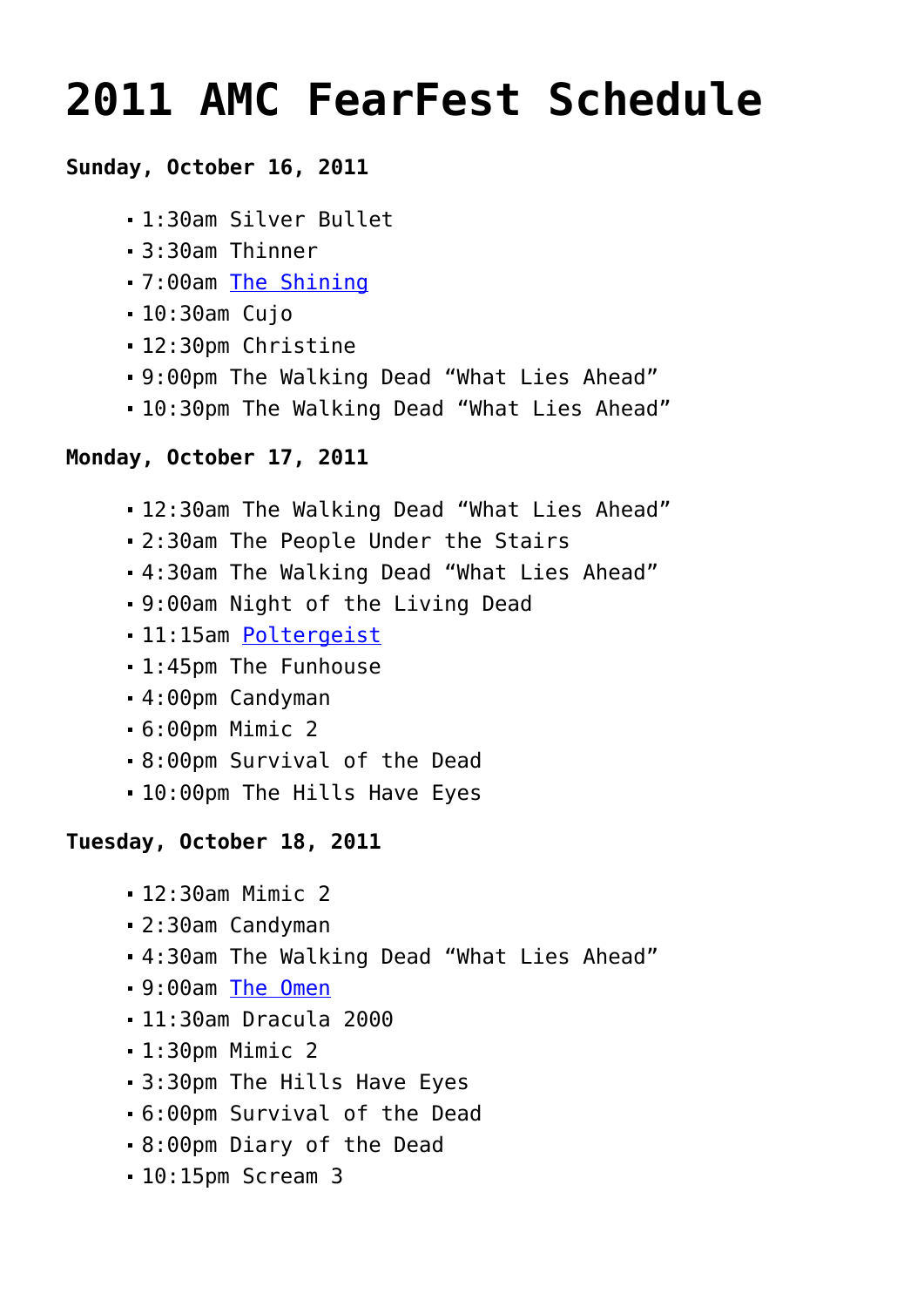#### **Wednesday, October 19, 2011**

- 1:00am The Exorcism of Emily Rose
- 3:30am Dracula 2000
- 9:00am Blood of Dracula
- 10:30am The Others
- 1:00pm The Exorcism of Emily Rose
- 3:30pm Scream 3
- 6:00pm Diary of the Dead
- 8:00pm Flight of the Living Dead
- 10:00pm House of Wax

#### **Thursday, October 20, 2011**

- 2:30am White Noise 2: The Light
- 4:30am Blood of Dracula
- 1:30pm White Noise 2
- 3:30pm House of Wax
- 6:00pm Flight of the Living Dead
- 8:00pm Slither
- 10:15pm Lake Placid

# **Friday, October 21, 2011**

- 12:15am Tales From the Darkside
- 4:00pm Lake Placid
- 6:00pm Slither
- 8:00pm Jason Goes to Hell: The Final Friday
- 10:00pm The Walking Dead "What Lies Ahead"

# **Saturday October 22, 2011**

- 12:00am The Hills Have Eyes
- 2:30am The Walking Dead "What Lies Ahead"
- 6:45am The Mummy
- 9:15am Village of the Damned
- 11:30am The People Under the Stairs
- 1:30pm Tales From the Darkside: The Movie
- 3:30pm The Hills Have Eyes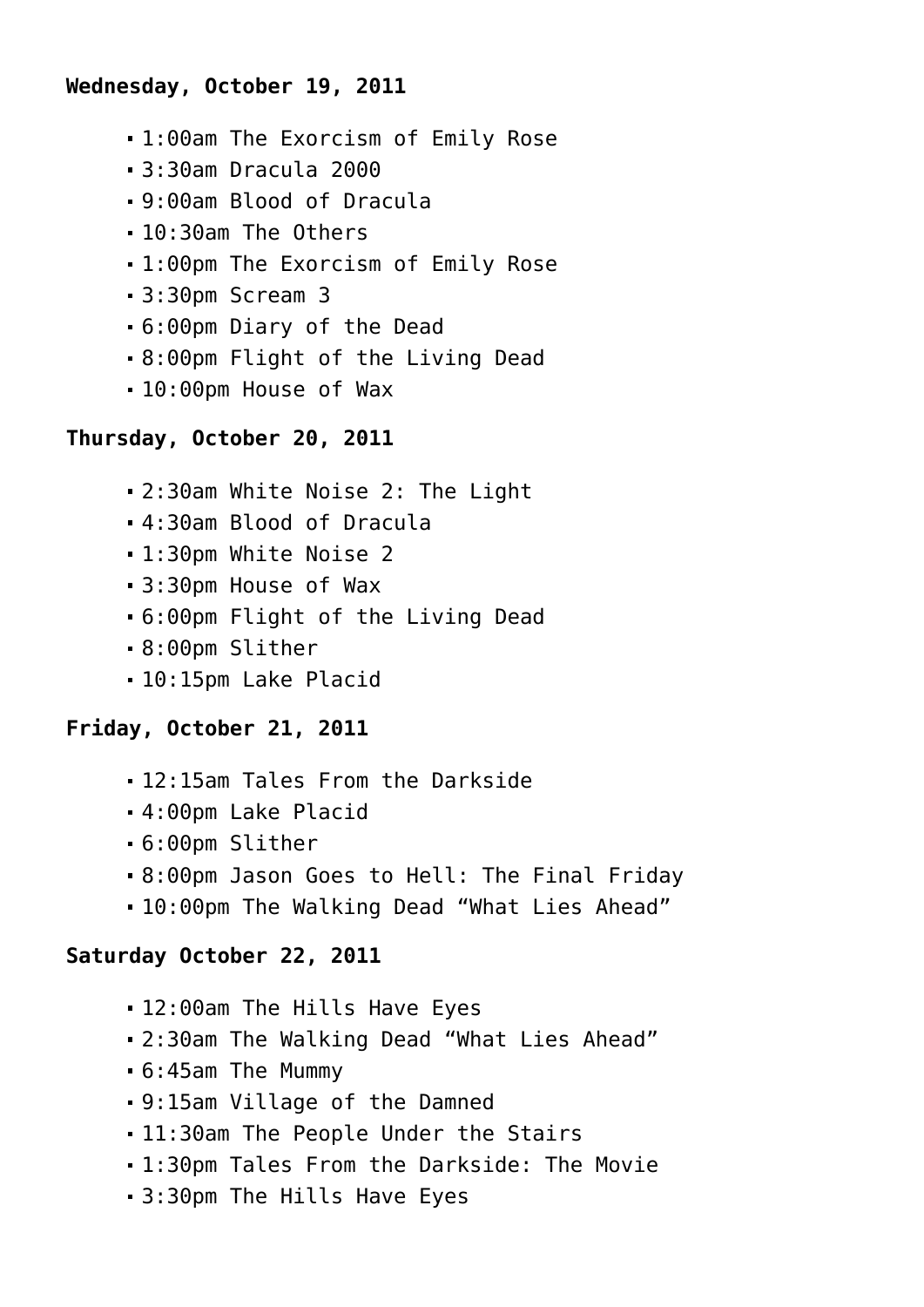- 6:00pm Jason Goes to Hell: The Final Friday
- 10:15pm From Dusk Till Dawn 2: Texas Blood Money

#### **Sunday, October 23, 2011**

- 12:15am From Dusk Till Dawn 3
- 2:15am Tales From the Darkside: The Movie
- 4:15am Piñata: Survival Island
- 6:00am Blood of Dracula
- 7:30am From Dusk Till Dawn 2
- 9:30am From Dusk Till Dawn 3
- 11:30am Flight of the Living Dead
- 1:30pm Diary of the Dead
- 3:30pm Survival of the Dead
- 5:30pm Resident Evil
- 7:30pm The Walking Dead "What Lies Ahead"
- 9:00pm The Walking Dead "Bloodletting"

# **Monday, October 24, 2011**

- 1:00am Diary of the Dead
- 3:00am Survival of the Dead
- 5:00am The Walking Dead "Bloodletting"
- 10:00am The Exorcism of Emily Rose
- 3:00pm Resident Evil
- 5:00pm Dreamcatcher
- 8:00pm [Halloween](http://www.halloweenmoviesontv.com/halloween-movies-a-to-z/halloween-1978/)
- 10:00pm Halloween III: Season of the Witch

# **Tuesday, October 25, 2011**

- 12:15am [Halloween](http://www.halloweenmoviesontv.com/halloween-movies-a-to-z/halloween-1978/)
- 2:15am Village of the Damned
- 4:30am Corridors of Blood
- 9:00am Dreamcatcher
- 12:00pm Thinner
- 2:00pm Cujo
- 4:00pm Graveyard Shift
- 6:00pm Halloween III: Season of the Witch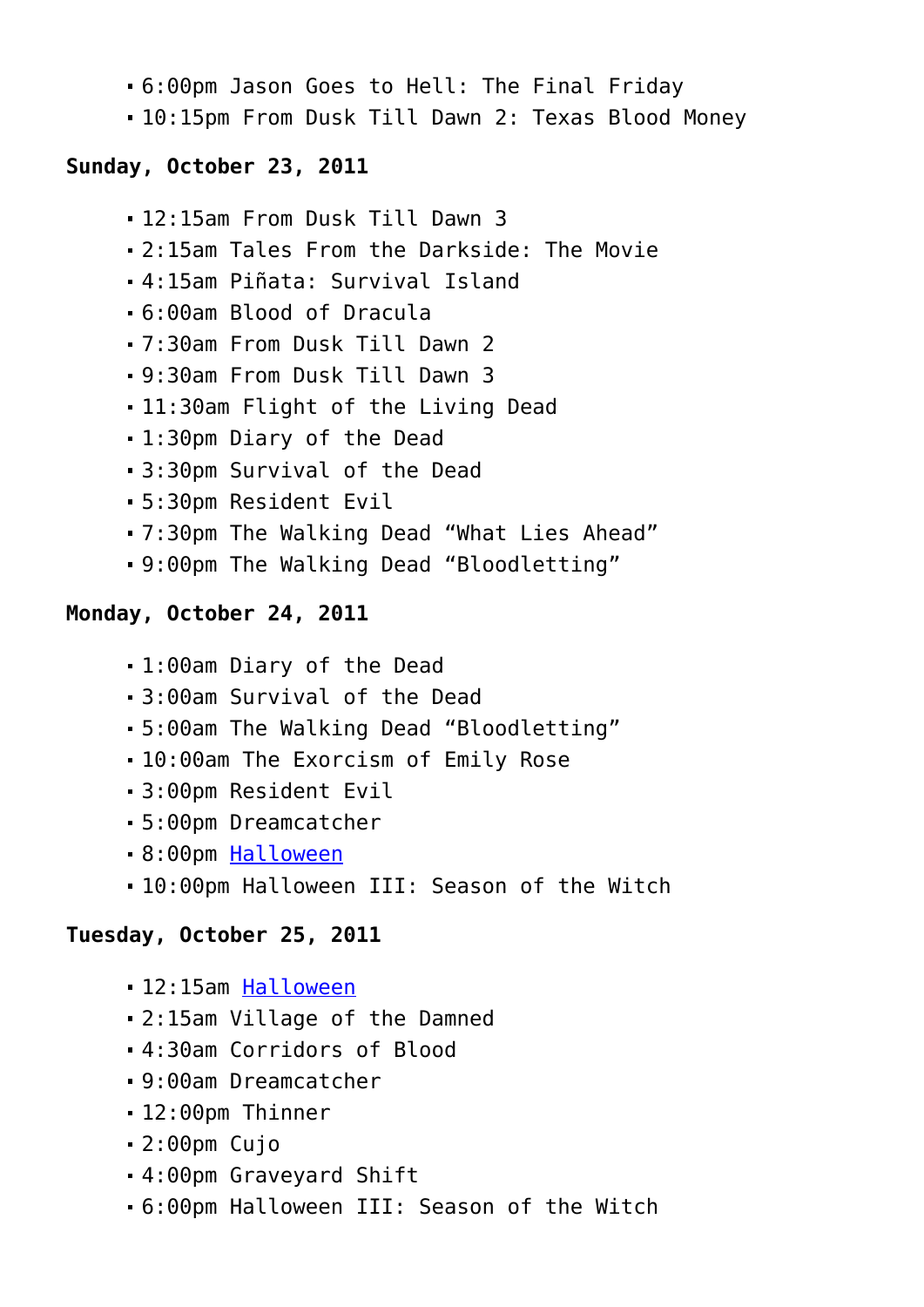- 8:00pm Halloween 4: The Return of Michael Myers
- 10:00pm Halloween 5: The Revenge of Michael Myers

#### **Wednesday, October 26, 2011**

- 12:15am Halloween 4: The Return of Michael Myers
- 2:15am Cujo
- 9:45am Silver Bullet
- 11:45am [Pet Sematary](http://www.halloweenmoviesontv.com/halloween-movies-a-to-z/pet-sematary-1989/)
- 1:45pm Pet Sematary Two
- 4:00pm Slither
- 6:00pm Halloween 5: The Revenge of Michael Myers
- 8:00pm Halloween H2O: 20 Years Later
- 10:00pm [Halloween](http://www.halloweenmoviesontv.com/halloween-movies-a-to-z/halloween-1978/)

#### **Thursday, October 27, 2011**

- 12:00am House of Wax
- 2:30am [Halloween](http://www.halloweenmoviesontv.com/halloween-movies-a-to-z/halloween-1978/)
- 10:00am The People Under the Stairs
- 12:00pm Candyman: Farewell to the Flesh
- 2:00pm Dead Silence
- 4:00pm From Dusk Till Dawn 2: Texas Blood Money
- 6:00pm Halloween H2O: 20 Years Later
- 8:00pm Halloween III: Season of the Witch
- 10:15pm Halloween 4: The Return of Michael Myers

# **Friday, October 28, 2011**

- 12:15am Halloween 5: The Revenge of Michael Myers
- 2:15am Scream 3
- 4:45am How to Make a Monster
- 11:00am House of Wax
- 1:30pm Scream 3
- 4:00pm Survival of the Dead
- 6:00pm Diary of the Dead
- 8:00pm Flight of the Living Dead
- 10:00pm The Walking Dead "Bloodletting"
- 11:30pm Jason Goes to Hell